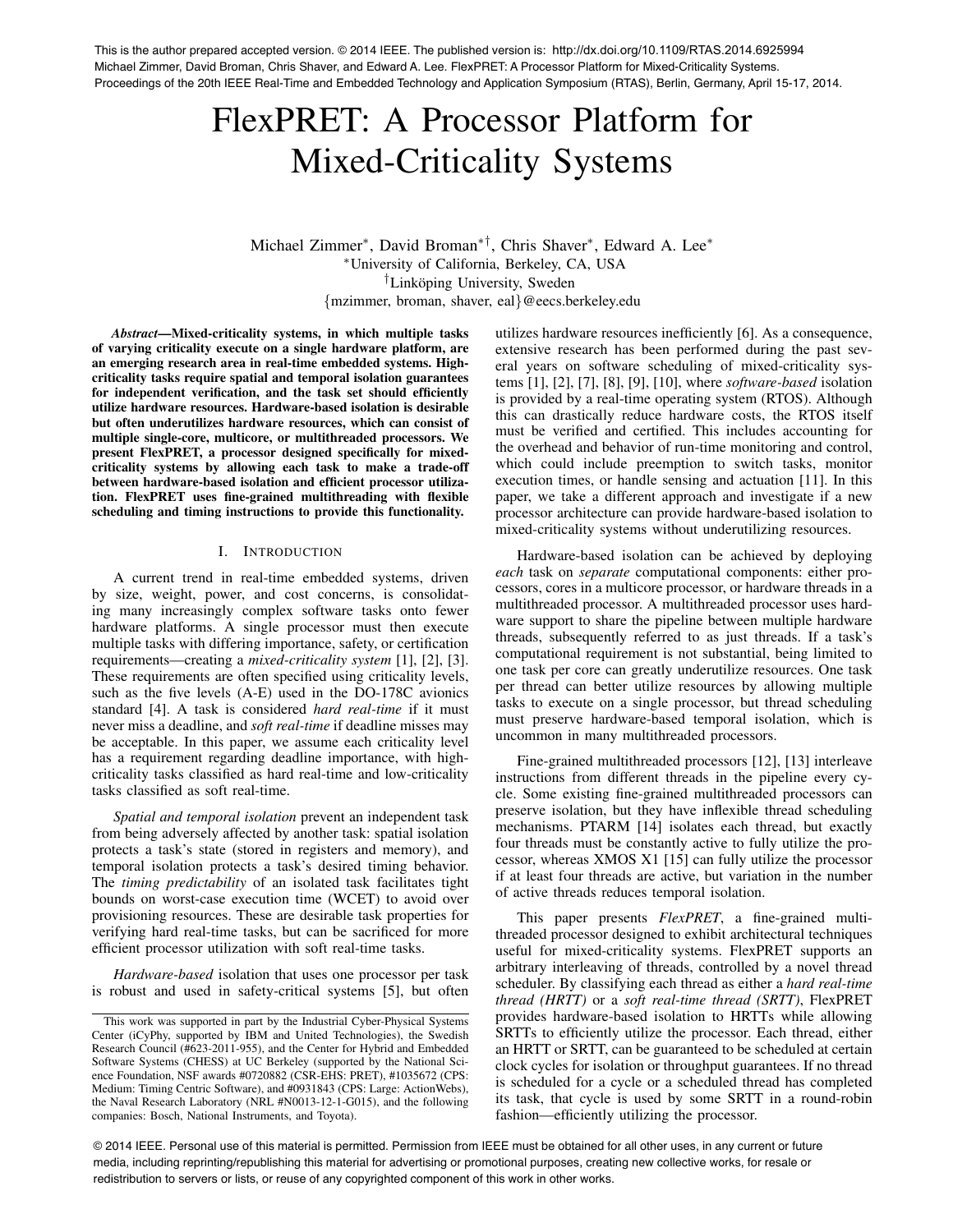Current research in scheduling mixed-critically systems observes that using the same WCET estimate for all criticality levels is too conservative [1], [2], [8]. Even with isolation, a task's WCET can be difficult to bound; the predictability of the underlying processor depends on architectural features, such as branch prediction, pipeline ordering, and caches. If an instruction's execution time depends largely on execution history, the processor lacks *fine-grained predictability*. The problem is that complex branch prediction and multilevel caches, used to optimize average-case performance, reduce fine-grained predictability and make WCET analysis a nontrivial task [16]. FlexPRET is influenced by previous precisiontimed (PRET) machines [14], [17], [18], where fine-grained multithreading uses concurrency to reduce the performance penalty of removing dynamic branch prediction and caches.

FlexPRET also uses a variation of timing instructions [17], [18], [19] to provide direct control over timing (in nanoseconds). With these instructions, the processor itself is responsible to execute with the timing specified by the instruction—enabling a more direct temporal mapping between languages with timing semantics and the processor. Unlike previous work, cycles are not left unused to satisfy temporal constraints; FlexPRET reallocates these cycles to SRTTs.

Specific contributions of this paper include:

- *•* A novel processor design exhibiting architectural techniques targeted for mixed-criticality systems, providing hardware-based isolation to hard real-time threads while allowing soft real-time threads to efficiently utilize processor resources. (Sections III-B, III-D, III-C).
- Timing instructions, extending the RISC-V ISA [20], that enable cycles to be reallocated to other threads when not needed to satisfy a temporal constraint (Section III-D).
- *•* A concrete soft-core FPGA implementation, evaluated for resource usage, and the execution of two mixed criticality task sets to demonstrate properties and a possible scheduling methodology (Section IV).

# II. MOTIVATING EXAMPLE

In this section, we use a simple mixed-criticality example to demonstrate some useful properties of FlexPRET. Although in this example each task is deployed on a separate thread, in practice, software-based scheduling can be used to deploy multiple tasks on a single thread; the deployment of a large mixedcriticality task set on FlexPRET is shown in Section IV-D.

Consider a mixed-criticality system that consists of three independent, periodic tasks,  $\tau_A$ ,  $\tau_B$ , and  $\tau_C$ , where each task  $\tau_i$ has a deadline equal to its period  $T_i$ . Each task executes on its own thread, with hard real-time tasks  $\tau_A$  and  $\tau_B$  on HRTTs and soft real-time task  $\tau_C$  on a SRTT. Consequently, FlexPRET's thread scheduler ensures hard real-time tasks are executed at a constant rate for isolation and predictability; when a cycle is not used for a hard real-time task, which includes when a task finishes early, that cycle is used by a soft real-time task.

In Figure 1, a potential execution trace for a single hyperperiod ( $t = 10,000$  processor cycles is the least common multiple of task periods) is shown, where rectangles indicate a task is executing. The upper plot is unusual in that the values on the horizontal axis (processor cycles) are restricted to multiples of four, with the vertical direction indicating from which thread an instruction is fetched each cycle over a four cycle interval; this makes thread scheduling changes easier to visualize. The sequence of thread interleaving is read top to bottom, left to right, as demonstrated for two intervals by the lower plot.

In each four cycle interval,  $\tau_A$  is allocated the first and third cycle,  $\tau_B$  the second cycle, and the fourth cycle is unallocated. Initially, both  $\tau_A$  and  $\tau_B$  execute during their allocated cycles and  $\tau_C$  uses the unallocated cycles. When  $\tau_B$  completes  $(t = 2,000)$ , its allocated cycles are not needed until its next period ( $t = 5,000$ ), so  $\tau_C$  uses these cycles, temporarily executing every other cycle. Notice that  $\tau_A$ 's scheduling is unchanged; as a hard real-time task,  $\tau_A$  would be verified to meet all deadlines with only its allocated cycles and does not benefit by completing earlier. When both  $\tau_A$  and  $\tau_B$  complete  $(t = 8,000)$ ,  $\tau_C$  temporarily uses every cycle. By only using allocated cycles,  $\tau_A$  and  $\tau_B$  are temporally isolated and can be verified independently. Task  $\tau_C$  efficiently uses every cycle not needed by  $\tau_A$  or  $\tau_B$ , but has sacrificed temporal isolation: timing behavior depends on when  $\tau_A$  and  $\tau_B$  start and end.



Fig. 1: FlexPRET executing a simple mixed-criticality example. Vertical direction shows from which thread an instruction is fetched each processor cycle over a four cycle interval.

#### III. FLEXPRET DESIGN

FlexPRET is a 32-bit, 5-stage, fine-grained multithreaded processor with software-controlled, flexible thread scheduling. It uses a classical RISC 5-stage pipeline: instruction fetch (F), decode (D), execute (E), memory access (M), and writeback (W). Predict not-taken branching and software-controlled local memories are used for fine-grained predictability. It also implements the RISC-V ISA [20], an ISA designed to support computer architecture research, that we extended to include timing instructions.

#### *A. Background*

Fine-grained multithreading is the ability to fetch instructions from different *hardware threads* each clock cycle, allowing instructions from multiple hardware threads to be interleaved in the pipeline. Each thread maintains its own state: general-purpose registers, program counter, and other control registers. The *thread scheduler* decides from which thread to fetch an instruction each cycle and will be discussed in Section III-C. A pipeline hazard occurs when continuing to execute a particular instruction in the next clock cycle could cause incorrect behavior and can be prevented by stalling (waiting) or flushing (aborting) this instruction—wasting cycles. If multiple threads are interleaved in the pipeline, the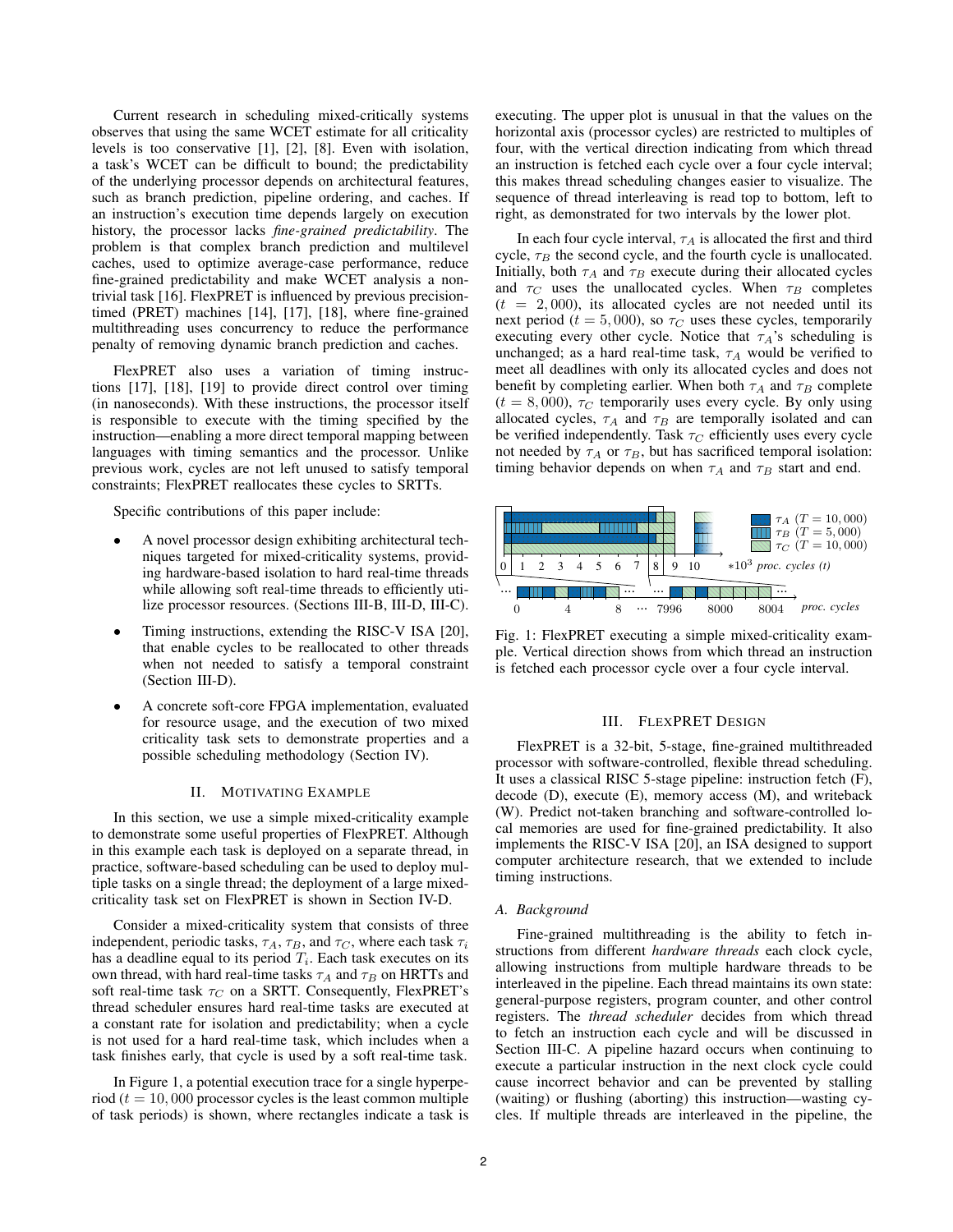previous instruction has progressed further through the pipeline when the next instruction from that thread is fetched, reducing or eliminating cycles that are wasted to prevent hazards by increasing the *spacing* between dependent instructions. Such interleaving increases overall processor throughput (total number of instructions processed on all threads), but increases the latency (total processor cycles between start and finish) of computing a task, compared to if the tasks were executed on a single-threaded processor.

*Example 1:* Consider a single-threaded processor executing a branch instruction that should be taken. This particular processor does not calculate the branch decision and target address until the end of the execute stage, so two fetch cycles (2 and 3) are wasted (flushed) if a branch is taken.

| TID      | Addr. | Inst.                    | Cycle |                |               |   |          |     |   |
|----------|-------|--------------------------|-------|----------------|---------------|---|----------|-----|---|
|          |       |                          |       | $\overline{2}$ | $\mathcal{E}$ |   | 4 5      | 6   |   |
| $^{(1)}$ |       | $0x00$ BR $0x0C$ F D E M |       |                |               |   | <b>W</b> |     |   |
| 0        | 0x04  |                          |       | F              | Ð             |   |          | -   |   |
| 0        | 0x08  |                          |       |                | F             |   |          |     |   |
| 0        | 0x0C  |                          |       |                |               | Е | D        | E M | W |

The thread ID (TID) column shows that each cycle an instruction is fetched from the same thread (0). The instruction and address columns show example instructions and their address in memory, where BR 0x0C means branch to address 0x0C, and I is an arbitrary instruction. Dashes indicate an instruction was flushed (instructions at 0x04 and 0x08).

*Example 2:* Now consider the same program running on a fine-grained multithreaded processor sharing the pipeline with three other threads in a round-robin fashion. The thread (0) is not scheduled again until after the branch decision and target address are calculated, so no cycles are wasted, but the thread has a larger latency.

| TID      | Addr. | Inst.       | Cycle   |               |    |   |   |    |   |
|----------|-------|-------------|---------|---------------|----|---|---|----|---|
|          |       |             | $2^{1}$ | $\mathcal{R}$ | 4  | 5 | 6 |    |   |
| $^{(1)}$ | 0x00  | BR 0x0C F D |         | E             | М  | W |   |    |   |
|          | 0x30  |             | F       | D             | E. | M | W |    |   |
| 2        | 0x60  |             |         | F             | D  | E | М | W  |   |
| 3        | 0x90  |             |         |               | F  | D | E | М  | W |
| 0        | 0x0C  |             |         |               |    | F | D | F. | М |

In single-threaded processors, switching to a different task involves a *context switch*, saving the state of one task and restoring the state of another, a time-consuming operation performed entirely by software unless the processor provides hardware support. If each task is assigned to a different thread, a fine-grained multithreaded processor is capable of context switching every clock cycle. In addition to reduced overhead when switching between tasks, this also allows low-latency reactions to external IO; a task can start reacting within a few cycles instead of waiting for a RTOS to context switch.

# *B. Pipeline*

FlexPRET allows an arbitrary interleaving of threads<sup>1</sup> in the pipeline (i.e. no restrictions on the schedule) to enable flexible thread scheduling. Unfortunately, this also means the pipeline is more susceptible to data and control hazards, which can occur when the spacing between two instructions from the same thread is too close. For example, the thread scheduler could schedule only one thread to be executed in the pipeline, and two instructions would need to be flushed when a branch is taken (as occurred in Example 1).

As in a typical single-threaded RISC pipeline, FlexPRET avoids most data hazards with forwarding paths, which supply required data from later pipeline stages to avoid waiting until it is written back to the register file. The only difference is that thread IDs must also be compared so that forwarding only occurs between instructions from the same thread. There are still hazards that cannot always be avoided with forwarding because the required data is not yet computed, such as a data hazard with memory load or a control hazard with a jump or branch taken. Unlike a typical single-threaded RISC pipeline, stalling and flushing must be carefully performed as to not disrupt the schedule, which would reduce temporal isolation. Stalling is done by replaying the instruction in the thread's next scheduled slot, and flushing (decision made by execute stage) is only done on instructions in the fetch or decode stage with the same thread ID.

The spacing required between two particular instructions from the same thread to prevent hazards depends on both the ISA and how it is implemented. For FlexPRET, if a jump or branch occurs, the subsequent two processor cycles must not execute an instruction from that thread, which could require the flush operation just described. Memory loads and stores occur in a single processor cycle, but in the pipeline stage after the execute stage; if the execute stage needs the result of a memory read (e.g. to perform an arithmetic operation), these instructions must not be scheduled next to each other. Even though the number of scheduled processor cycles required to execute a sequence of instructions varies with scheduling, this number *is still predictable*—it can be exactly computed for any sequence of instructions if the scheduling is known.

*Example 3:* Consider FlexPRET executing a schedule that alternates between two threads. Only one instruction (at 0x04) needs to be flushed when thread 0 branches, and in thread 1, forwarding allows the *ADD* instruction to use the result of the *LD* instruction without stalling.

| <b>TID</b> | Addr. | Inst.                      | Cycle |    |   |    |               |         |       |   |    |
|------------|-------|----------------------------|-------|----|---|----|---------------|---------|-------|---|----|
|            |       |                            |       |    |   |    | 1 2 3 4 5 6 7 |         |       | 8 | -9 |
| 0          |       | $0x00$ BR $0x0C$ F D E M W |       |    |   |    |               |         |       |   |    |
| 1          | 0x30  | - LD                       |       | F. |   |    | DEMW          |         |       |   |    |
| 0          | 0x04  |                            |       |    | F |    |               |         |       |   |    |
| 1          | 0x34  | ADD                        |       |    |   | F. |               | D E M W |       |   |    |
| 0          | 0x0C  |                            |       |    |   |    | E             | D       | - E - | М | W  |

Some fine-grained multithreaded processors, such as the XMOS XS1 [15] and PTARM [14], do not support an arbitrary interleaving of threads. They require a sufficient spacing between instructions from the same thread as to not require forwarding, stalling, or flushing, saving the area cost of these mechanisms. This is overly restrictive for some applications there must be at least four threads active (for instance) to fully utilize the pipeline and a single thread cannot be scheduled more frequently than once every four cycles. By allowing an arbitrary interleaving, FlexPRET allows a trade-off between overall throughput and single thread latency. If a deadline needs to be met, a thread can be scheduled more frequently, but could waste more cycles preventing hazards.

<sup>&</sup>lt;sup>1</sup>The physical number is a hardware decision; we support 1-8 threads.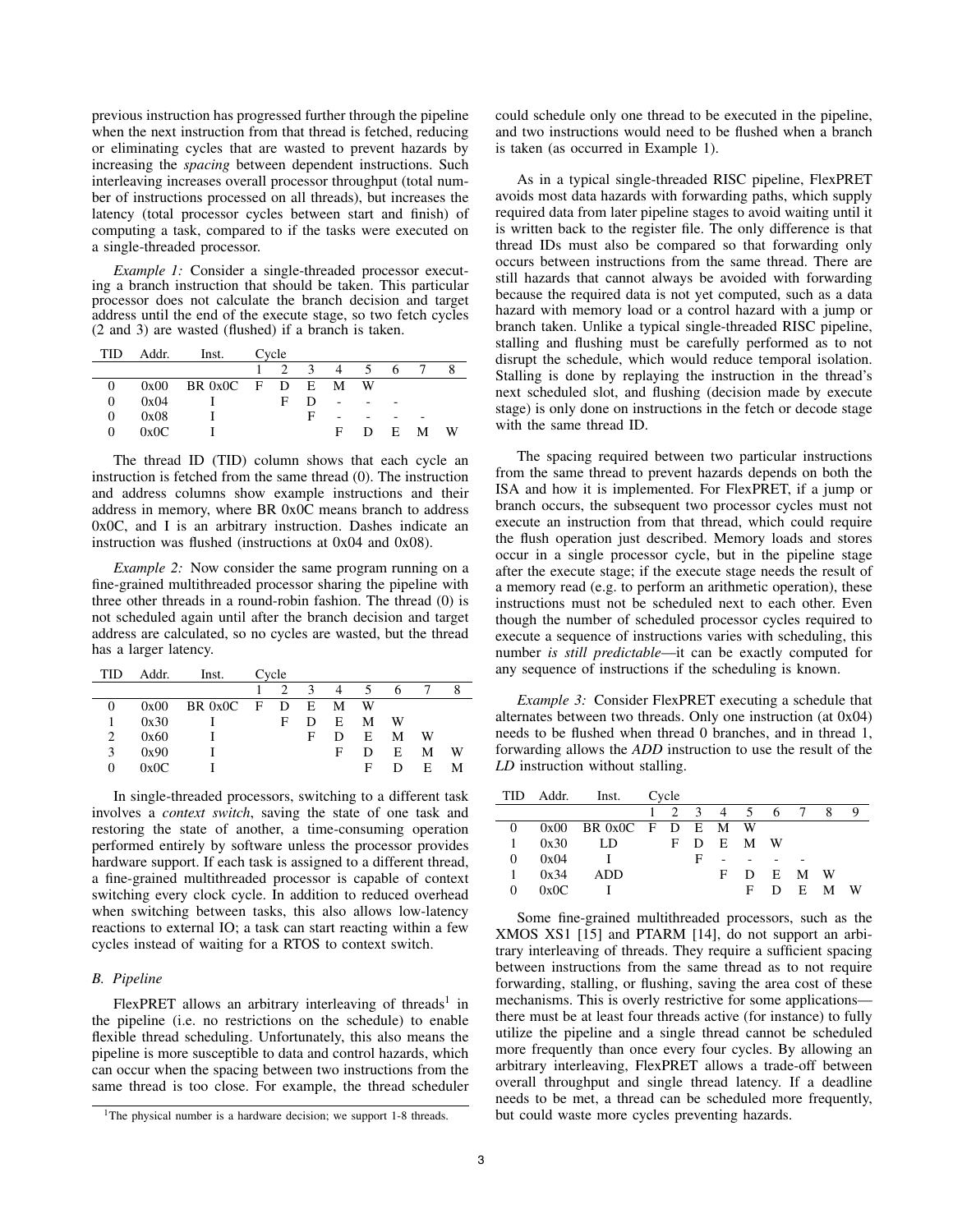# *C. Thread Scheduling*

The pipeline supports an arbitrary interleaving of threads by using knowledge of instructions in the pipeline to forward or stall to prevent data or control hazards. Without any restrictions on thread scheduling, however, it is difficult to predict how many *thread cycles* (cycles a thread is scheduled) it would require for a thread to execute a sequence of instructions because pipeline spacing between them can vary unpredictably.

*Definition 1:* If the *scheduling frequency* of a thread is 1*/X*, it executes exactly once every *X* processor cycles. For example, if thread  $T_0$  has a scheduling frequency of  $1/2$  and *T* is a different thread, then a resulting schedule could be: *T*<sup>0</sup> *T T*<sup>0</sup> *T T*<sup>0</sup> *T ...*.

A constant scheduling frequency is useful for WCET analysis because the thread cycle cost of each instruction is constant and known for each scheduling frequency. A branchtaken or jump instruction, for example, requires three, two, or one thread cycles for scheduling frequencies 1, 1*/*2, or 1*/*3+, respectively.

Constant scheduling frequency is required for isolation and timing predictability of each hard real-time thread (HRTT), but not required for soft real-time threads (SRTTs) so that they can use all available cycles. To implement this, both HRTTs and SRTTs can either be active or sleeping. If active, the thread is allowed to be scheduled. If sleeping, the thread is not allowed to be scheduled and thus will not consume any processor cycles. A thread is put in this mode using the TS (thread sleep) instruction. A thread can be activated by an interrupt mechanism, such as a timing instruction or external I/O—allowing rapid, event-driven responses without wasting cycles polling. An active HRTT is only scheduled at prescribed cycles to maintain a constant scheduling frequency. In addition to being potentially scheduled at prescribed cycles, an active SRTT will share available cycles between all other active SRTTs in a round-robin fashion. Available cycles themselves can be prescribed for SRTTs or occur when an SRTT or HRTT is sleeping.

*Example 4:* Consider a system with active HRTT  $T_0$ , sleeping HRTT  $T_1$ , active SRTTs  $T_2$  and  $T_3$ , and sleeping SRTT  $T_4$ . If  $T_0$  has a scheduling frequency of  $1/4$ , and  $T_1$ has a scheduling frequency of 1*/*2, then a resulting schedule could be as follows:

*T*<sup>0</sup> *T*<sup>2</sup> *T*<sup>3</sup> *T*<sup>2</sup> *T*<sup>0</sup> *T*<sup>3</sup> *T*<sup>2</sup> *T*<sup>3</sup> *...*

 $T_0$  is the only active HRTT and is scheduled every forth cycle to satisfy its scheduling frequency. The rest of the cycles are shared round-robin between active SRTTs  $T_2$  and  $T_3$ .

*Example 5:* Consider the same system as Example 4, but HRTT  $T_1$  and SRTT  $T_4$  have been activated. A resulting schedule could be as follows:

*T*<sup>0</sup> *T*<sup>1</sup> *T*<sup>2</sup> *T*<sup>1</sup> *T*<sup>0</sup> *T*<sup>1</sup> *T*<sup>3</sup> *T*<sup>1</sup> *T*<sup>0</sup> *T*<sup>1</sup> *T*<sup>4</sup> *T*<sup>1</sup> *...*

Now only one out of every four cycles is used for SRTTs. An SRTT can be scheduled like an HRTT to guarantee a minimum scheduling frequency, but unlike an HRTT, would also share available cycles with other SRTTs.

In addition to being able to provide scheduling frequency guarantees to threads and utilizing unused cycles, this scheduling technique is useful for applications with varying concurrency and deadlines. Although the thread scheduling could be statically set at boot and never changed, it could also be changed dynamically during runtime. For example, an HRTT's scheduling frequency could be increased to meet a deadline it would otherwise miss, or a platform could switch modes of operation.

The thread scheduler uses two *control registers* to implement this technique: the *slots control register* prescribes cycles to certain threads and the *thread mode control register* stores whether a thread is active or sleeping. A thread requires *supervisory mode* to modify the slots control register or the thread mode of a different thread. The slots control register provides 8 slots, where each slot can have one of the following values: *D* (the slot is disabled), *S* (the slot is used for SRTTs), or  $T_0 - T_7^2$  (the slot is dedicated to that thread ID and only used for SRTTs if the thread is sleeping). To decide which thread to schedule next, non-disabled slots are cycled through in a round-robin fashion, either using the specified thread ID if active or delegating to SRTT round-robin. It is the responsibility of the programmer or compiler to then assign the slots control register with HRTT IDs such that each HRTT has a constant scheduling frequency.

While the slots control register guarantees cycles to certain threads, the thread mode register specifies the mode of each thread and is used to schedule SRTTs. A thread can be in one of four modes: active HRTT (HA), sleeping HRTT (HZ), active SRTT (SA), or sleeping SRTT (SZ). A disabled thread can just be set to an HRTT mode and not be specified in the slots control register. When a cycle is delegated to SRTTs (its value is *S* or the specified thread is sleeping), the next SRTT in a round-robin rotation of active SRTTs is selected.

The layout of the slots control register is shown in Table Ia, with a possible assignment thats implements the schedule in Examples 4 and 5 in parentheses; the actual schedules are only different because of different thread modes. If  $S_3(T_0)$ and  $S_2(T_1)$  were to be swapped,  $T_1$  would no longer have a constant scheduling frequency because the spacing between instructions from that thread would no longer be constant  $(T_1 T_0 S T_1 T_1 T_0 S T_1 ...)$ . The layout of the thread mode register is shown in Table Ib, with values corresponding to Example 4 in parentheses. Hardware can also modify the mode of a thread, allowing interrupts to wake a thread from sleep.

<sup>2</sup>This is the case for a configuration with 8 threads. A 32-bit register can support up to 14 unique thread IDs.



 $\frac{1}{T_7(D)}$   $\frac{T_6(D)}{T_5(D)}$   $\frac{T_4(SZ)}{T_3(SA)}$   $\frac{T_2(SA)}{T_1(HZ)}$   $\frac{T_0(HA)}{T_0(HA)}$ (b) The thread mode control register

TABLE I: Thread scheduling is set by two control registers.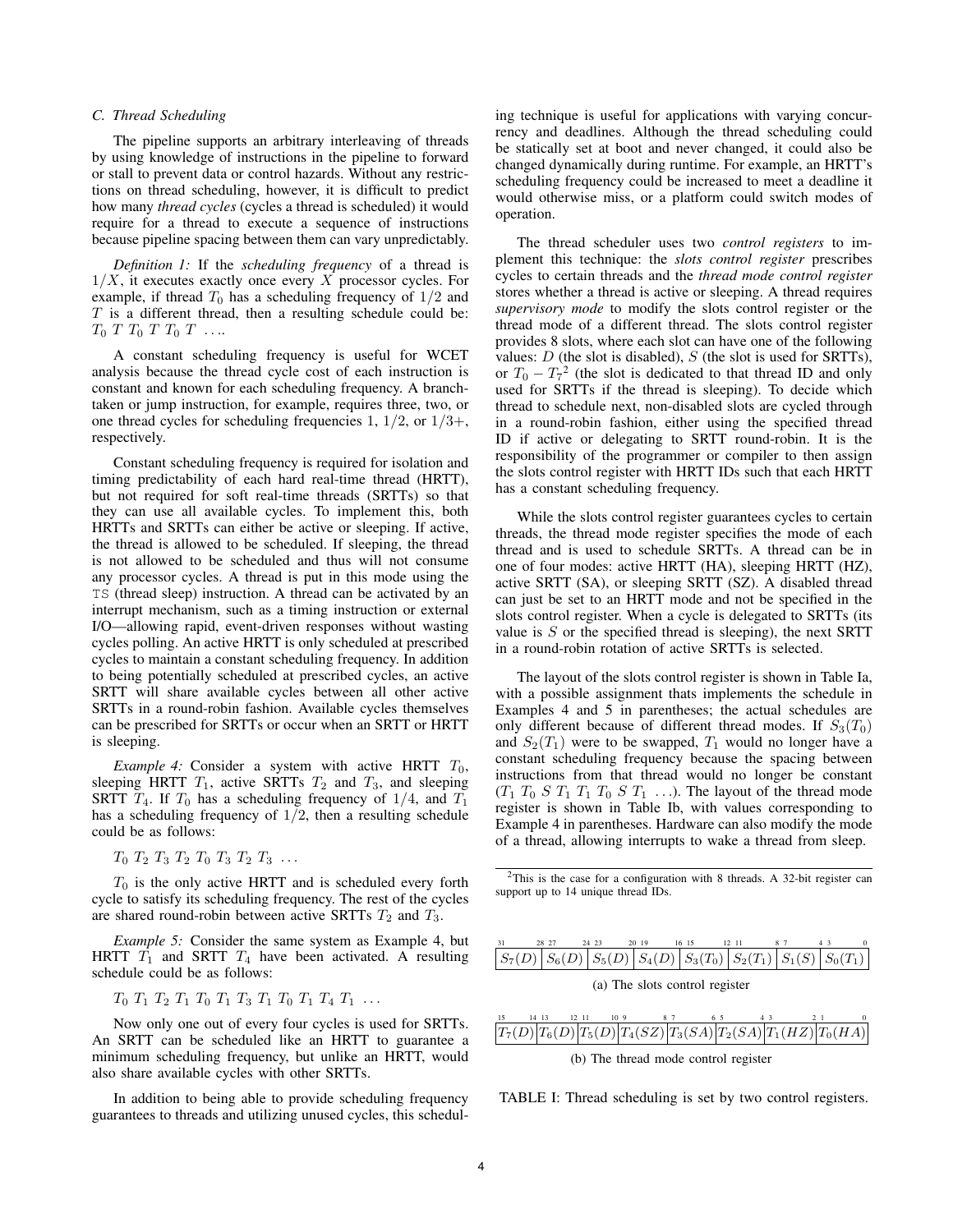# *D. Timing Instructions*

New *timing instructions* augment the RISC-V ISA for expressing real-time semantics. In contrast to previous PRET architectures supporting timing instructions [14], [18], [21], our design is targeted for mixed-critical systems.

The FlexPRET processor contains an internal clock that counts the number of elapsed nanoseconds since the processor was booted. The current time is stored in a 64-bit register, meaning that the processor can be active for 584 years without the clock counter wrapping around. Two new instructions can be used to get the current time: *get time high* GTH r1 and *get time low* GTL r2 store the higher and lower 32 bits in register r1 and r2, respectively. When GTL is executed, the processor stores internally the higher 32 bits of the clock and then returns this stored value when executing GTH. As a consequence, executing GTL followed by GTH is atomic, as long as the instruction order is preserved.

To provide a *lower bound* on the execution time for a code fragment, the RISC-V ISA is extended with a *delay until* instruction DU r1, r2, where r1 is the higher 32 bits and r2 is the lower 32 bits of an absolute time value. Semantically, the thread is delayed (replays this instruction) until the current time becomes larger or equal to the time value specified by  $r1$ and  $r2$ . However, in contrast to previous processors supporting timing instructions (e.g., PTARM  $[14]$ ,  $[18]$ ), the clock cycles are not wasted, but can instead be utilized for other SRTTs.

To provide an *upper bound* on execution time without constantly polling, a task needs to be interrupted. Instruction *exception on expire* EE r1, r2 enables a timer exception that is executed when the current time exceeds  $r1$ ,  $r2$ . The jump address is specified by setting a control register with MTPCR (move to program control register). Only one exception per thread can be active at any point in time; nested exceptions must be implemented in software. The instruction *deactivate exception on expire* DE deactivates the timer exception.

Exception on expire can be used for many purposes, such as detecting and handling a deadline miss, implementing a preemptive scheduler, or performing timed I/O. By first issuing an exception on expire and then executing a new *thread sleep* TS instruction, the clock cycles for the sleeping thread can be utilized by other active SRTTs. Another use of exception on expire is for *anytime algorithms*, that is, algorithms that can be interrupted at any point in time and returns a better solution the longer time it is executed.

# *E. Memory Hierarchy*

For spatial isolation between threads, FlexPRET allows threads to read anywhere in memory, but only write to certain regions. The regions are specified by control registers that can only be set by a thread in supervisory mode with MTPCR. Virtual memory is a standard and suitable approach, but Flex-PRET currently uses a different scheme for simplicity. There is one control register for the upper address of a shared region (which starts at the bottom of data memory) and two control registers per thread for the lower and upper addresses of a thread-specific region. Memory is divided into 1kB regions, and a write only succeeds if the address is within the shared or thread-specific region. By specifying all thread-specific regions and the shared region to be disjoint, each thread will have both private memory and access to shared memory.

For timing predictability, FlexPRET uses *scratchpad memories* [22]. These are local memories that have a separate address space than main memory and are explicitly controlled by software; all valid memory accesses always succeed and are single cycle, unlike caches where execution time depends on cache state. There is active research in scratchpad memory management techniques to reduce WCET [23]. Instructions are stored in *instruction scratchpad memory (I-SPM)* and data is stored separately in *data scratchpad memory (D-SPM)*. Scratchpad memories are not required; caches could be used instead if the reduction in fine-grained predictability is acceptable. We envision a hybrid approach where HRTTs tasks use scratchpads and SRTTs use caches for future versions of FlexPRET.

# *F. Programming, Compilation, and Timing Analysis*

FlexPRET can be programmed using low level programming languages, such as C, that are augmented with constructs for expressing temporal semantics. FlexPRET can be an integral part of a precision timed infrastructure [24] that includes languages and compilers with an ubiquitous notion of time. Such a complete infrastructure with timing-aware compilers is outside the scope of this paper; instead, we use a RISC-V port of the gcc compiler and implement the new timing instructions using inline assembly. The following code fragment illustrates how a simple periodic control loop can be implemented.

```
1 int h,l; // High and low 32-bit values
2 get_time(h, 1); // Current time in nanoseconds
3 while(1){ // Repeat control loop forever
4 add_ms(h, 1, 10); // Add 10 milliseconds<br>5 exception on expire(h, l, missed deadline)
   exception_on_expire(h,l,missed_deadline_handler);
6 compute_task(); // Sense, compute, and actuate
7 deactivate_exception(); // Deadline met
8 delay_until(h,l); // Delay until next period
9<sup>1</sup>
```
Before the control loop is executed, the current time (in nanoseconds) is stored in variables h and l (line 2). The time is incremented by 10ms (line 4) and a timer exception is enabled (line 5), followed by task execution (line 6). If a deadline is missed, an exception handler missed\_deadline\_handler is called. To force a lower bound on the timing loop, the execution is delayed until the time period has elapsed (line 8); the cycles during the delay can be used by an active SRTT. Functions get\_time, exception\_on\_expire, deactivate\_exception, and delay\_until implement the new RISC-V timing instructions using inline assembly.

To have full control over timing, real-time applications can be implemented as bare-metal software, using only lightweight libraries for hardware interaction. As a scheduling design methodology, we propose that tasks with the highest criticality level (e.g. A in DO-178C [4]) are assigned individual HRTTs, thus providing both temporal and spatial isolation. The nexthighest criticality level tasks (e.g. B in DO-178C) also use HRTTs, but several tasks can share the same thread, thus reducing the hardware enforced isolation. Lower criticality tasks (e.g. C, D, E in DO-178C) can then share SRTTs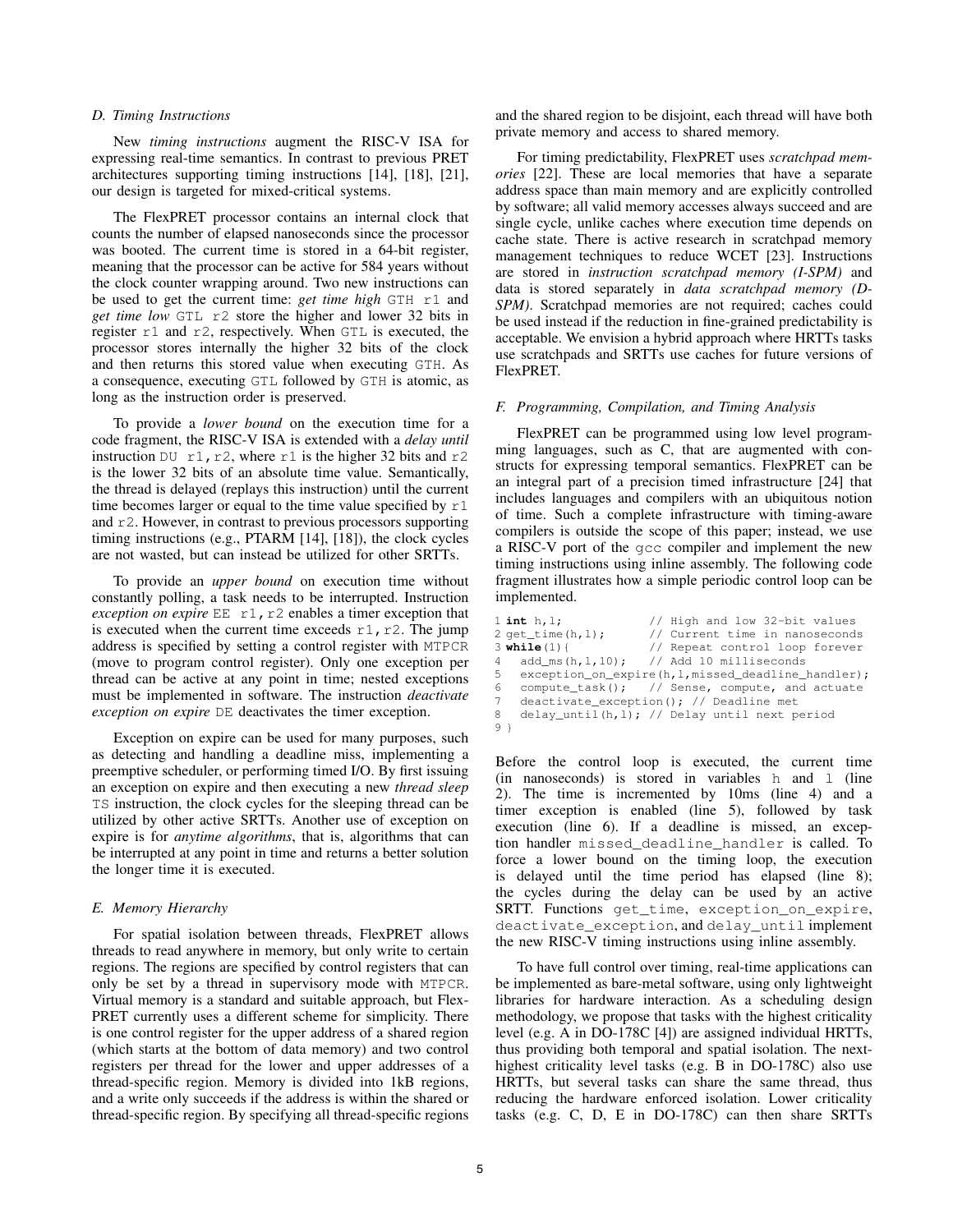using standard scheduling algorithms, such as rate-monotonic scheduling and earliest deadline first (EDF). In the evaluation section (Section IV-D), we apply this scheduling methodology to a mixed-criticality avionics example.

For high-criticality tasks it is typically required that the upper bound is guaranteed statically at compile time. Well established worst-case execution (WCET) analysis techniques can be applied to compute safe upper bounds on tasks. In particular, HRTTs possess fine-grained timing predictability (at the instruction level), making hardware timing analysis [25] especially simple. Although no timing analysis tools currently exist for the RISC-V ISA, we contend that standard WCET computation techniques [16] and state-of-the-art industrial WCET tools, such as  $\text{AbsInt}^3$ , can easily be adapted to compute WCET estimates for HRTTs for FlexPRET. Timing analysis for SRTT is, however, inherently harder, because of cycle stealing. Instead, we propose to use measurement-based approaches for low-criticality tasks. Fortunately, measurement of time is particular simple in the proposed architecture; the ISA timing instructions can be used to give precise measurements with minimal overhead.

# IV. EVALUATION

We implemented and deployed FlexPRET as a soft-core on an FPGA to demonstrate feasibility and provide quantitative resource costs of the proposed architectural techniques. We also simulated two mixed-criticality task sets running on Flex-PRET. The first is simple and shows how FlexPRET provides isolation to HRTTs and efficiently executes SRTTs, even when an error occurs on an SRTT. The second is more complex (21 tasks on 8 threads) and requires certain threads to use softwarebased scheduling to execute multiple tasks. We explain the methodology used and discuss the implications.

#### *A. Implementation*

We implemented FlexPRET in Chisel [26], a hardware construction language that generates both Verilog code and a cycle-accurate C++-based simulator. Chisel allows us to easily parameterize the code to produce various configurations for both FlexPRET and two baseline processors for comparison. We use two similar baseline processors instead of comparing to existing processors to remove the influence of differing ISAs and optimization techniques. The intent is to show and discuss the incremental costs of flexible thread scheduling and timing instructions, as these techniques are not restricted in use to a 5-stage RISC-V processor. The FlexPRET processor may be referred to as *FlexPRET-4T*, where the number represents the physical number of threads available to be used.

The first baseline processor will be referred to as *Base-1T* and is a single-threaded 5-stage RISC-V processor with scratchpad memories, predict not-taken branching, and forwarding, stalling, or flushing to resolve data and control hazards. This processor functions identically to FlexPRET when FlexPRET's scheduler executes the same thread every cycle. The second baseline processor will be referred to as *Base-4T-RR* and is a fine-grained multithreaded 5-stage RISC-V processor with scratchpad memories, much like PTARM [14] and XMOS [15]. It interleaves a fixed four threads in the



Fig. 2: FPGA resource usage for different processors

pipeline, and consequently does not require any forwarding, stalling, or flushing. This processor functions identically to FlexPRET when FlexPRET's scheduler executes four threads as HRTTs in a round-robin pattern.

In all processors, a subset of the RISC-V ISA is implemented, currently excluding floating point arithmetic instructions, atomic memory operations, integer division, and support for packed instructions. These instructions are not needed to demonstrate the main ideas. To verify correct implementation of both FlexPRET and the two baseline processors, an assembly test suite and more than ten C benchmarks from the Mälardalen [27] benchmark suite were run for all configurations on both the cycle-accurate simulator and an FPGA implementation of the Verilog code, with results being examined for correctness.

# *B. FPGA Resources*

Several configurations of FlexPRET and the baseline processors were deployed on an FPGA (Xilinx Virtex-5 XC5VLX110T) to evaluate the area cost associated with different features. The processors were all clocked at 80MHz with a 16kB I-SPM and a 16kB D-SPM in block RAM. A block RAM has a fixed size that is large enough for eight register files, so only a single dedicated block RAM is used for all register files in each configuration.

The flip-flop (FF) and lookup-table (LUT) usages are shown in Figure 2, where *TI* implies the processor implements timing instructions as described in Section III-D. Although the percentage increase may appear large in some cases, these numbers are from bare-minimum implementations and the absolute cost is relatively low. As a processor's area increases with more complex functionality, such as supporting integer division, a floating-point unit, different memory hierarchy, or more peripherals, the relative percentage cost drops.

The resource difference between *Base-1T* and *Base-4T-RR* shows the cost of fine-grained multithreading, with a 5% increase in LUTs and a 42% increase in FFs. Although *Base-4T-RR* removes forwarding paths and control logic for stalling and flushing, it requires more multiplexing based on thread IDs. There is also state that must be stored for each thread, such as program counter and some control registers.

The resource difference between *Base-4T-RR* and *FlexPRET-4T* shows the cost of adding flexible thread

<sup>3</sup>http://www.absint.com/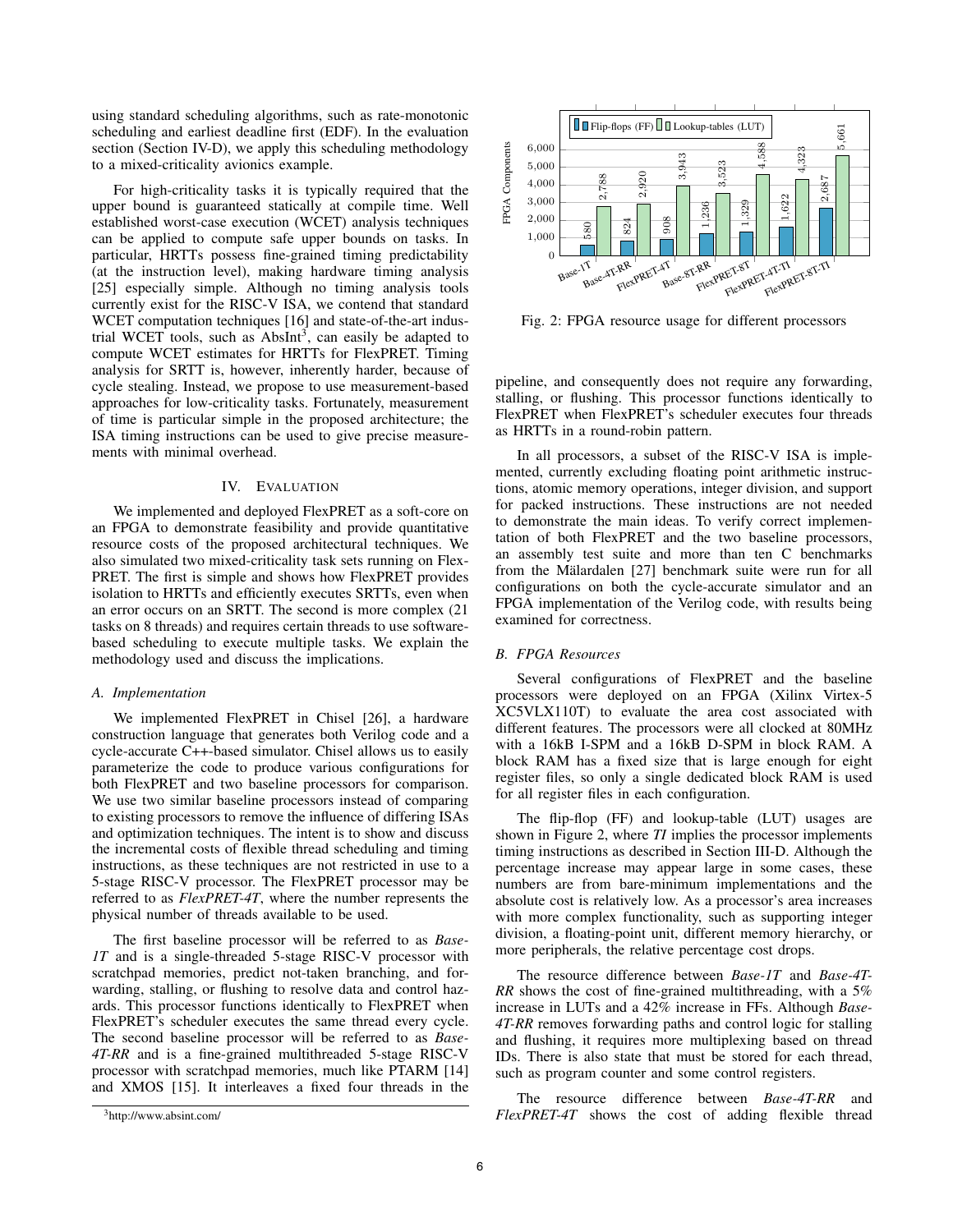scheduling. The 35% increase in LUTs and 10% increase in FFs is caused by the thread scheduler, forwarding paths, and additional control logic for stalling and flushing. The eight thread versions, *Base-8T-RR* and *FlexPRET-8T*, are useful for applications where more isolated threads are desired, but do so at the cost of additional area.

It is important to notice that a system of *Base-1T* cores could provide higher throughput per area than a system of FlexPRET cores for certain task sets, particularly soft realtime task sets. However, for a mixed-criticality task set where hardware-based isolation guarantees are the controlling constraint, fewer FlexPRET processors could provide the same functionality of many more traditional processors—a substantial area and power savings. For example, if four tasks that require hardware-based isolation can execute on a single *FlexPRET-4T*, then four *Base-1T* processors are not needed.

At first glance, adding the timing instructions described in Section III-D to *FlexPRET-4T* looks costly, with a 79% increase of FFs and a 10% increase of LUTs. The main source is supporting delay until and exception on expire instructions, where two 64-bit expiration times need to be stored for each thread and compared to the current time every cycle. This additional cost could be reduced by roughly half if absolute time is reduced from 64-bits to 32-bits, but rollover becomes an issue if any time interval is on the order of seconds. In practice, FlexPRET could use less bits for time and use software to handle larger time intervals to reduce area, but we showed the 64-bit version because it is worst-case for area. On most microcontrollers, timers are implemented outside the processor and similar area would be required to achieve the same precision and flexibility.

# *C. Demonstration of Hardware-Based Isolation and Efficient Resource Utilization*

A simple mixed-criticality example with four periodic tasks,  $\tau_A$ ,  $\tau_B$ ,  $\tau_C$  and  $\tau_D$ , was simulated on FlexPRET as a more concrete demonstration of the differences between HRTTs and SRTTs. Although the FPGA implementation is useful for evaluating correctness, feasibility, and area costs, our cycle-accurate simulator is useful for varying configurations and monitoring the timing behavior of each task. This example simulated tasks running on a 100MHz *FlexPRET-4T* with a 32kB I-SPM and 32kB D-SPM, a configuration that would not be unreasonable for a soft-core or ASIC implementation.

The task identifiers *A, B, C, D* also correspond to criticality levels from highest to lowest, with *A* and *B* as hard realtime tasks and *C* and *D* soft real-time tasks. Each task executes on its own thread, so each thread may be referred to by the task it executes. Each task's thread ID, initial thread mode, period  $(T_i)$ , deadline  $(D_i)$ , and worst-case execution cycles for each scheduling frequency  $(E_{i,1}, E_{i,1/2}, E_{i,1/3+})$  are shown in Table IIa. The WCET *C<sup>i</sup>* depends on the worst-case execution cycles  $E_{i,x}$  and the frequency of the thread  $f * x$  ( $f = 100 MHz$ is the frequency of the processor), where  $C = E_x/(f * x)$ . For example, if  $\tau_A$  executes every processor cycle  $(x = 1)$  it would take  $4 * 10^5 / (100 * 10^6 Hz) = 4$ *ms* to complete, and if it executed  $\tau_A$  every other processor cycle  $(x = \frac{1}{2})$ , it would take  $3.65 * 10^5 / (100 * 10^6 Hz * \frac{1}{2}) = 7.3 ms$  to complete.

One of the properties of FlexPRET is the number of cycles required to complete a task can depend on the scheduling frequency, as more cycles can be wasted at higher scheduling frequencies to prevent hazards. To account for this variation in execution cycles, each task iterates a program from the Mälardalen benchmark suite a fixed number of times to reach the value of  $E_{i,1}$  specified in Table IIa, and the values of  $E_{i,1/2}$  and  $E_{i,1/3+}$  are then measured. The values of  $E_{i,1}$  are contrived to highlight properties. Tasks  $\tau_A$  and  $\tau_B$  use *statemate* (generated automotive controller),  $\tau_C$  uses *jfdctint* (discrete-cosine transformation), and  $\tau_D$  uses *insertsort* (sorting algorithm). Inputs are always the same, so each *job* (iteration of the task) takes the same number of cycles. Periodic release of each task is simple: after the task completes a *delay until* instruction prevents the thread from being scheduled until the next period starts.

The schedule set by the slots control register is shown in Table IIb. Task  $\tau_A$  executes every 3rd processor cycle,  $\tau_B$  every 6th processor cycle,  $\tau_C$  every 6th processor cycle. Recall that if a task does not need to use its cycle or the slot is marked as S, that cycle is used by active SRTTs (potentially  $\tau_C$  and  $\tau_D$ in this case) in a round-robin fashion. Even though  $\tau_C$  is a soft real-time task, it is given a scheduling slot in order to execute more frequently than  $\tau_D$  because it requires higher throughput.

Figure 3 shows execution traces for a single hyperperiod  $(t = 12)$  for different situations on *FlexPRET-4T*. The horizontal axis is time and the vertical direction is one iteration through the slots control register, with the value of each slot in parentheses. Figure 3a shows normal operation, where all tasks meet their deadlines. The first job of both  $\tau_A$  and  $\tau_B$ finishes before the deadline and the remaining allocated cycles are shared by active SRTTs, which means  $\tau_C$  and  $\tau_D$  until  $\tau_D$  completes. Note that this task set would not even be schedulable on *Base-4T-RR* because  $\tau_A$  and  $\tau_C$  each require more than  $1/4$  of the processor cycles to meet their deadlines, which cannot be provided by four thread round-robin.

Figure 3b shows an error case where  $\tau_D$  completes immediately, and Figure 3c and shows an error case where  $\tau_D$  executes infinitely. Their cause is not important, these two extremes are just to demonstrate isolation of HRTTs. Regardless of the operation of  $\tau_D$ , the timing behavior of  $\tau_A$  and  $\tau_B$ , the most critical tasks, is identical. When  $\tau_D$  finishes immediately,  $\tau_C$ executes more frequently and finishes sooner than in normal operation. When  $\tau_D$  is in an infinite loop,  $\tau_C$  takes slightly longer but still meets its deadline.

| Task     | Thread<br>ID | Thread<br>Mode | $T_i, D_i$<br>(ms) | $E_{i,1}$<br>$(*10^5)$ | $E_{i,1/2}$<br>$*10^5$ | $E_{i-1}$<br>$*10^5$ |
|----------|--------------|----------------|--------------------|------------------------|------------------------|----------------------|
| $\tau_A$ | 0            | HА             | 12                 | 4.00                   | 3.65                   | 3.45                 |
| $\tau_B$ |              | HA             | 6                  | 0.50                   | 0.45                   | 0.43                 |
| $\tau_C$ |              | SА             | 12                 | 4.80                   | 4.69                   | 4.59                 |
| $\tau_D$ |              | SА             | 6                  | 1.00                   | 0.93                   | 0.86                 |
|          |              |                |                    |                        |                        |                      |

| $\begin{array}{cc} & D \end{array}$ |  |  |  |  |
|-------------------------------------|--|--|--|--|
|                                     |  |  |  |  |

(b) The slots control register

(a) The task set

TABLE II: A simple mixed-criticality example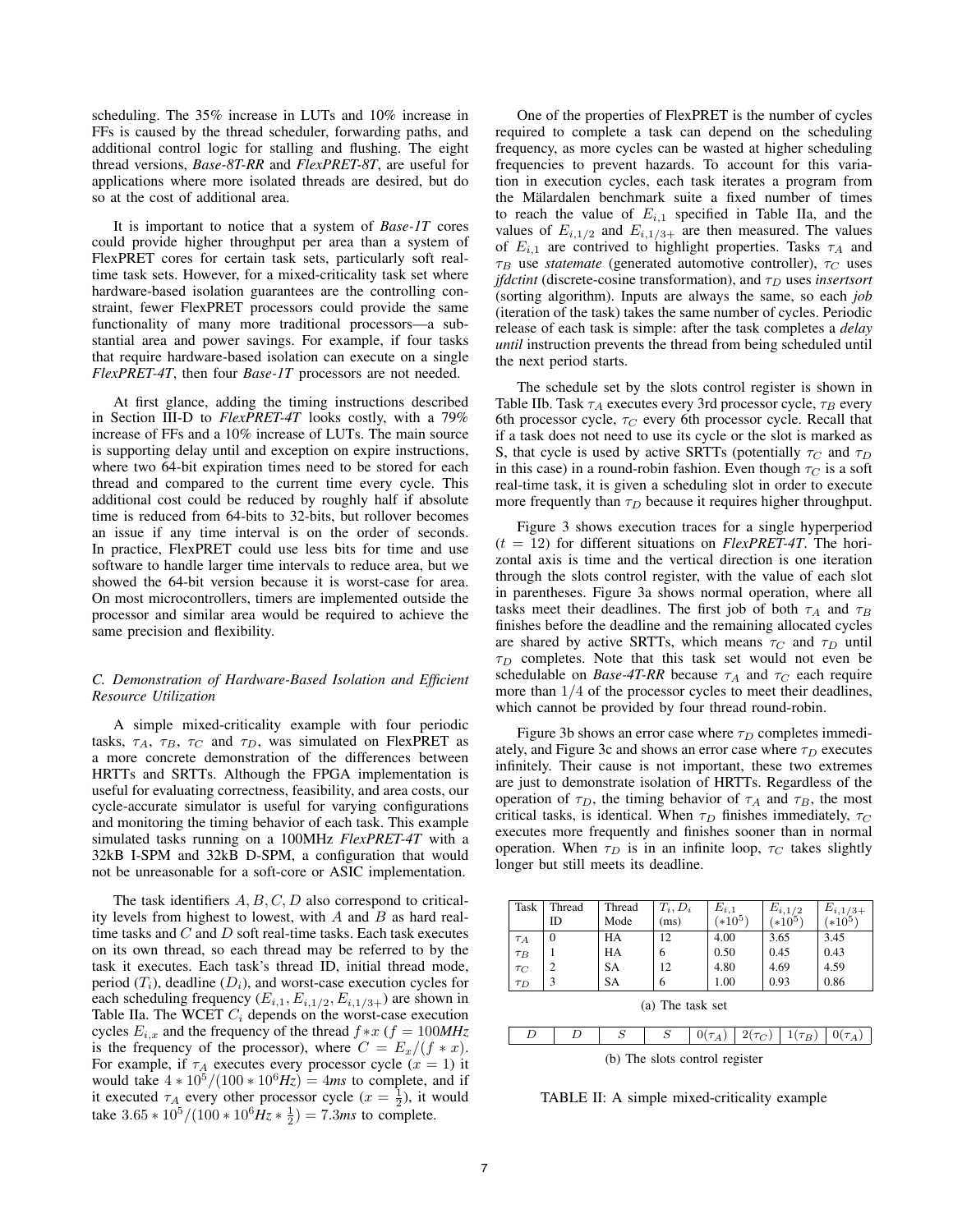

Fig. 3: *FlexPRET-4T* demonstrating hardware-based isolation and resource utilization efficiency.

#### *D. Case Study: Avionics Mixed-Criticality System*

To demonstrate a possible methodology for mapping and scheduling a mixed criticality task set on FlexPRET, we simulated a task set from Vestal's influential paper on mixedcriticality scheduling [1]. The abstract workload contains 21 tasks and is derived from a time-partitioned avionics systems at Honeywell. The allocated execution time numbers are used to have a combined single-threaded processor utilization of 93%. We simulate execution time using the same method as in the previous section; A and B criticality level tasks iterate the *statemate* program, and C and D use either *jfdctint* or *insertsort*. This example simulates tasks running on a 100MHz *FlexPRET-8T* with a 128kB I-SPM and 128kB D-SPM.

Our approach is to isolate and over-allocate resources to the hard real-time tasks (criticality levels A and B) and use slack stealing to efficiently utilize the processor for soft realtime tasks (criticality levels C and D), similar to reservationbased scheduling used in commercial RTOSs for mixedcriticality systems [28], but with hardware-based isolation guarantees. Each task's thread ID, period  $(T_i)$ , deadline  $(D_i)$ , and worst-case execution cycles for each scheduling frequency  $(E_{i,1}, E_{i,1/2}, E_{i,1/3+})$  are shown in Table IIIa, and the slots control register is shown in Table IIIb.

Tasks  $\tau_{A1} - \tau_{A3}$  each execute on their own HRTT, isolating each task from all other tasks. Once a task completes, the *delay until* instruction is used to wait until the next period release. Each are given a scheduling frequency of 1*/*8 because this is sufficient for meeting respective deadlines; over-allocation is acceptable because *delay until* will donate cycles to other threads. Complete hardware-based isolation and lack of preemption simplifies WCET analysis and provides the highest level of confidence.

Due to resource constraints, tasks  $\tau_{B1} - \tau_{B7}$  cannot each execute on their own HRTT, but they can still be isolated from the A, C, and D criticality level tasks. Tasks  $\tau_{B1} - \tau_{B3}$  are mapped to one HRTT and are able to use use a non-preemptive static schedule to meet their respective deadlines at scheduling frequency  $1/4$ ; tasks  $\tau_{B4} - \tau_{B7}$  are mapped to another HRTT and use preemptive rate-monotonic software scheduling to meet their respective deadlines at schedule frequency 1*/*4. Different scheduling algorithms could be used, but we selected the simplest ones that provided schedulability for these task sets to provide the highest level of confidence. Both HRTT will donate cycles when not needed: the static schedule uses *delay until* until next periodic release, and the rate-monotonic scheduler uses *thread sleep* until an *exception on expire* occurs to release tasks.

Even though  $\tau_{C1}, \tau_{D1} - \tau_{D9}$  could be mapped to one SRTT, throughput is typically higher if two threads are interleaved, so the tasks are split between two SRTTs. Each SRTT uses a preemptive EDF scheduler for simplicity, although other scheduling algorithms could also be used. *Exception on expire* is used to add new jobs to a priority queue sorted by deadline, and the scheduler is run whenever a job finishes or jobs are added, possibly preempting an executing job. Despite not being allocated a slot in the schedule, slack stealing from the overallocation of cycles to the HRTTs of the A and B criticality level tasks is enough to meet all deadlines in this example.

Figure 4 shows execution traces for a single hyperperiod  $(t = 200)$ . Each subplot is for a different thread and the rectangles show when the jobs of each task are executing. Whenever the job is preempted, the rectangle is a lighter shade with a dotted line. Up arrows are release times and down arrows are deadlines for each task. Each job of a task always takes the same number of cycles. For tasks  $\tau_{A1} - \tau_{A4}$  and  $\tau_{B1} - \tau_{B7}$ , the threads are isolated so each job takes the same amount of time. Notice that the execution times of tasks  $\tau_{C1}$ and  $\tau_{D1} - \tau_{D9}$  vary, this is because the number of cycles donated by  $\tau_{A1} - \tau_{A4}$  and  $\tau_{B1} - \tau_{B7}$  varies as well.

# V. RELATED WORK

This paper is most closely related to two areas of research: timing predictable processors and software-based scheduling for mixed-criticality systems.

#### *A. Timing Predictable Processors*

Berg et al. [29] and Heckmann et al. [30] identified the architectural properties that complicate WCET analysis and proposed design principles that facilitate it. Edwards and Lee [31] went further to argue for precision time (PRET) machines that incorporate time into the abstraction levels, making temporal behavior as important as logical functionality. Researchers have proposed many timing predictable processor for real-time systems; each processor making different trade-offs to target an application space. The SPEAR processor by Delvai et al. [32] is a 16-bit, 3-stage processor that has constant-time instructions by removing caches and assuming single-path programming. Schoeberl's Java Optimized Processor (JOP) [33] predictably executes Java bytecode by translating it to microcode for a simple 3-stage pipeline. To execute a program with synchronous semantics, Andalam's ARPRET [34] achieves predictability by customizing an existing soft-core processor.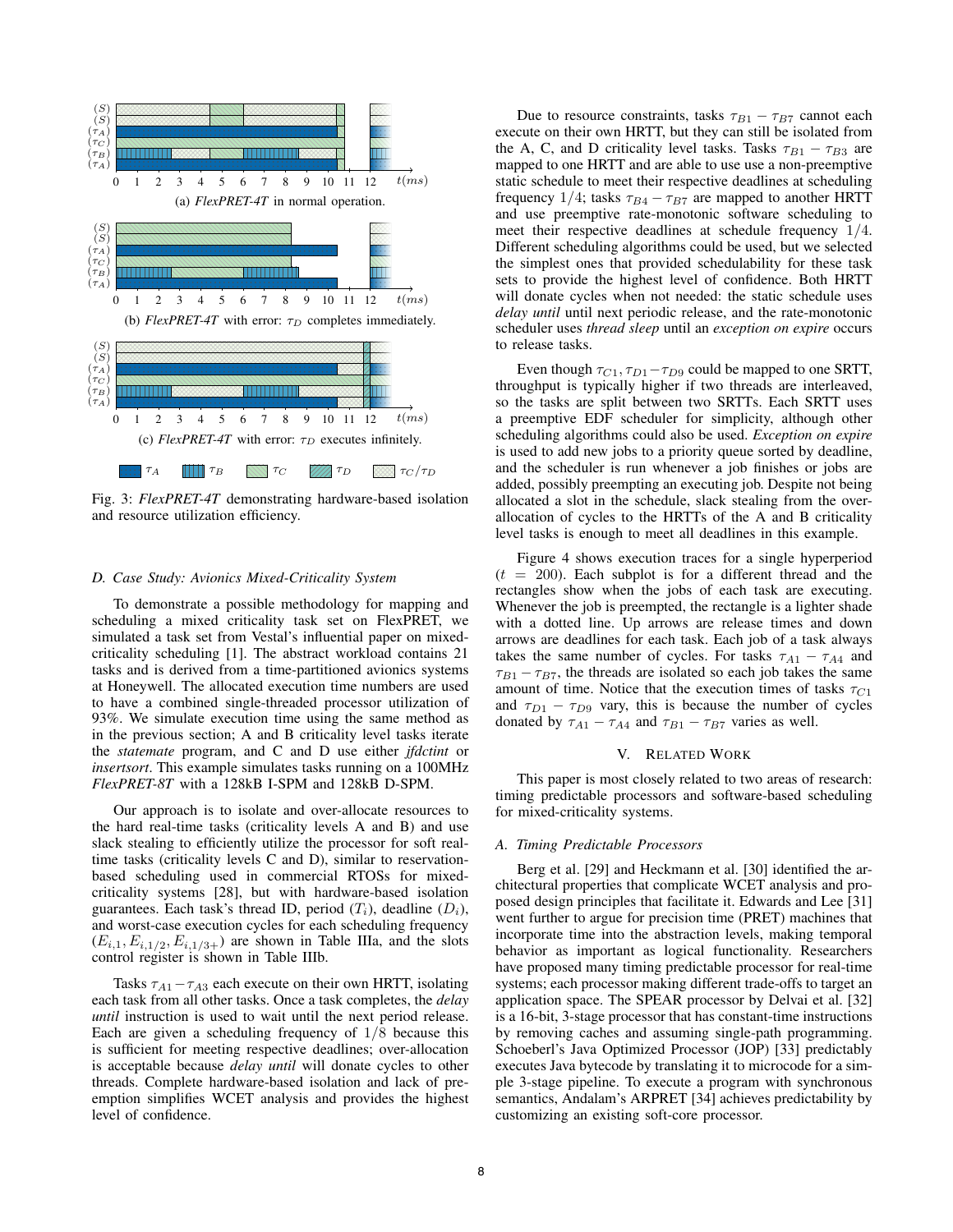| Task             | Thread                         | Thread         | $T_i, D_i$     | $E_{i,1}$         | $E_{i,1/2}$ | $E_{i,1/3+}$<br>(*10 <sup>5</sup> ) |  |  |
|------------------|--------------------------------|----------------|----------------|-------------------|-------------|-------------------------------------|--|--|
|                  | ID                             | Mode           | (ms)           | $(*10^5)$         | $(*10^5)$   |                                     |  |  |
| $\tau_{A1}$      | $\mathbf{0}$                   | <b>HA</b>      | 25             | 1.10              | 1.00        | 0.95                                |  |  |
| $\tau_{A2}$      | 1                              | HA             | 50             | 1.80              | 1.64        | 1.55                                |  |  |
| $\tau_{A3}$      | 2                              | HA             | 100            | 2.00              | 1.82        | 1.72                                |  |  |
| $\tau_{A4}$      | 3                              | <b>HA</b>      | 200            | 5.30              | 4.83        | 4.56                                |  |  |
| $\tau_{B1}$      | $\overline{4}$                 | HA             | 25             | 1.40              | 1.27        | 1.20                                |  |  |
| $\tau_{B2}$      | 4                              | HA             | 50             | 3.90              | 3.54        | 3.34                                |  |  |
| $\tau_{B3}$      | 4                              | HA             | 50             | 2.80              | 2.54        | 2.40                                |  |  |
| $\tau_{B4}$      | 5                              | HA             | 50             | 1.40              | 1.28        | 1.21                                |  |  |
| $\tau_{B5}$      | 5                              | HA             | 50             | 3.70              | 3.37        | 3.19                                |  |  |
| $\tau_{B6}$      | 5                              | HA             | 100            | 1.80              | 1.64        | 1.55                                |  |  |
| $\tau_{B7}$      | 5                              | HA             | 200            | 8.50              | 7.75        | 7.32                                |  |  |
| $\tau_{C1}$      | 6                              | <b>SA</b>      | 50             | 1.90              | 1.77        | 1.63                                |  |  |
| $\tau_{D1}$      | 6                              | SA             | 50             | 5.40              | 5.03        | 4.65                                |  |  |
| $\tau_{D2}$      | 6                              | <b>SA</b>      | 200            | 2.40              | 2.33        | 2.28                                |  |  |
| $\tau_{D3}$      | 6                              | <b>SA</b>      | 50             | 1.30              | 1.26        | 1.23                                |  |  |
| $\tau_{D4}$      | 6                              | SA             | 200            | 1.50              | 1.45        | 1.42                                |  |  |
| $\tau_{D5}$      | 7                              | SA             | 25             | 2.30              | 2.14        | 1.98                                |  |  |
| $\tau_{D6}$      | 7                              | SA             | 100            | 4.80              | 4.65        | 4.30                                |  |  |
| $\tau_{D7}$      | 7                              | <b>SA</b>      | 200            | 13.00             | 12.70       | 12.44                               |  |  |
| $\tau_{D8}$      | 7                              | SA             | 100            | 0.60              | 0.57        | 0.56                                |  |  |
| $\tau_{D9}$      | 7                              | <b>SA</b>      | 50             | 2.40              | 2.33        | 2.28                                |  |  |
| (a) The task set |                                |                |                |                   |             |                                     |  |  |
| 5                | 3                              | $\overline{4}$ | $\overline{2}$ | 5<br>$\mathbf{1}$ | 4           | $\theta$                            |  |  |
|                  | (b) The slots control register |                |                |                   |             |                                     |  |  |

TABLE III: A mixed-criticality avionics case study

PTARM [14] by Liu et al. and XMOS X1 [15] are architecturally similar to FlexPRET. Both are fine-grained multithreaded 5-stage RISC processors that require at least four threads (exactly four threads for PTARM) to be roundrobin interleaved in the pipeline; cycles are wasted if there are fewer than four active threads, and a single thread can only be executed at most once every four cycles. PTARM is better suited for hard real-time tasks because all threads have a constant scheduling frequency. Conversely, XMOS is better suited for soft real-time tasks because inactive tasks can be left out of round-robin scheduling, but scheduling frequency depends on the maximum number of simultaneously active threads. The Merasa project [35] is the most closely related work on hardware for mixed-criticality systems and uses similar approaches, but is focused more at the multicore level. Like FlexPRET, it provides isolation and timing predictability to hard real-time threads by using predictable thread scheduling and scratchpad memories instead of caches, but is limited to one hard real-time thread per core.

# *B. Software-based Scheduling*

Software based scheduling for mixed-criticality software is typically either reservation-based or priority-based [2]. Reservation-based is best demonstrated by the ARINC 653 standard used in integrated modular avionic (IMA) systems [36]. Critical tasks are guaranteed segments of time, and most RTOSs will steal cycles for other tasks if a task finishes early, as done by Wind River's VxWorks 653 RTOS [28].

Using priority-based preemptive scheduling for mixedcriticality systems was first proposed by Vestal [1]. Since



Fig. 4: *FlexPRET-8T* executing a mixed-criticality avionics case study.

then, there has been much work addressing scheduling theory of mixed-criticality systems, as recently summarized by Burns [10]. Scheduling sporadic tasks was first addressed by Baruah and Vestal [7], and Niz et al. [8] presented a scheduling algorithm that protects high-criticality tasks from low-criticality tasks, even if a nominal WCET is overrun. More recently, Mollison et al. [9] proposed an approach for multicore platforms. Although FlexPRET does not implement prioritybased scheduling in hardware, it can still be used as a platform for these algorithms: either scheduling tasks within a single thread or changing the thread scheduling.

# VI. CONCLUSIONS AND FUTURE WORK

Hardware-based isolation requires executing each task on a separate computational component, which could be a processor, core, or hardware thread, and typically results in underutilization of hardware resources. FlexPRET uses finegrained multithreading and flexible thread scheduling to provide hardware-based isolation and predictability to HRTTs, but also allows SRTTs to use any cycle not needed by an HRTT. If there are more tasks than hardware threads available, either software-based scheduling can be used on some threads or additional FlexPRET cores can be added to the system.

We consider FlexPRET a key contribution to a precision timed infrastructure [24], where languages, compilers, and architectures allow the specification and preservation of timing semantics. The next steps in that direction are tool support for formal verification of hard real-time tasks and investigating how languages can leverage FlexPRET's properties. From the hardware perspective, the presented architectural techniques